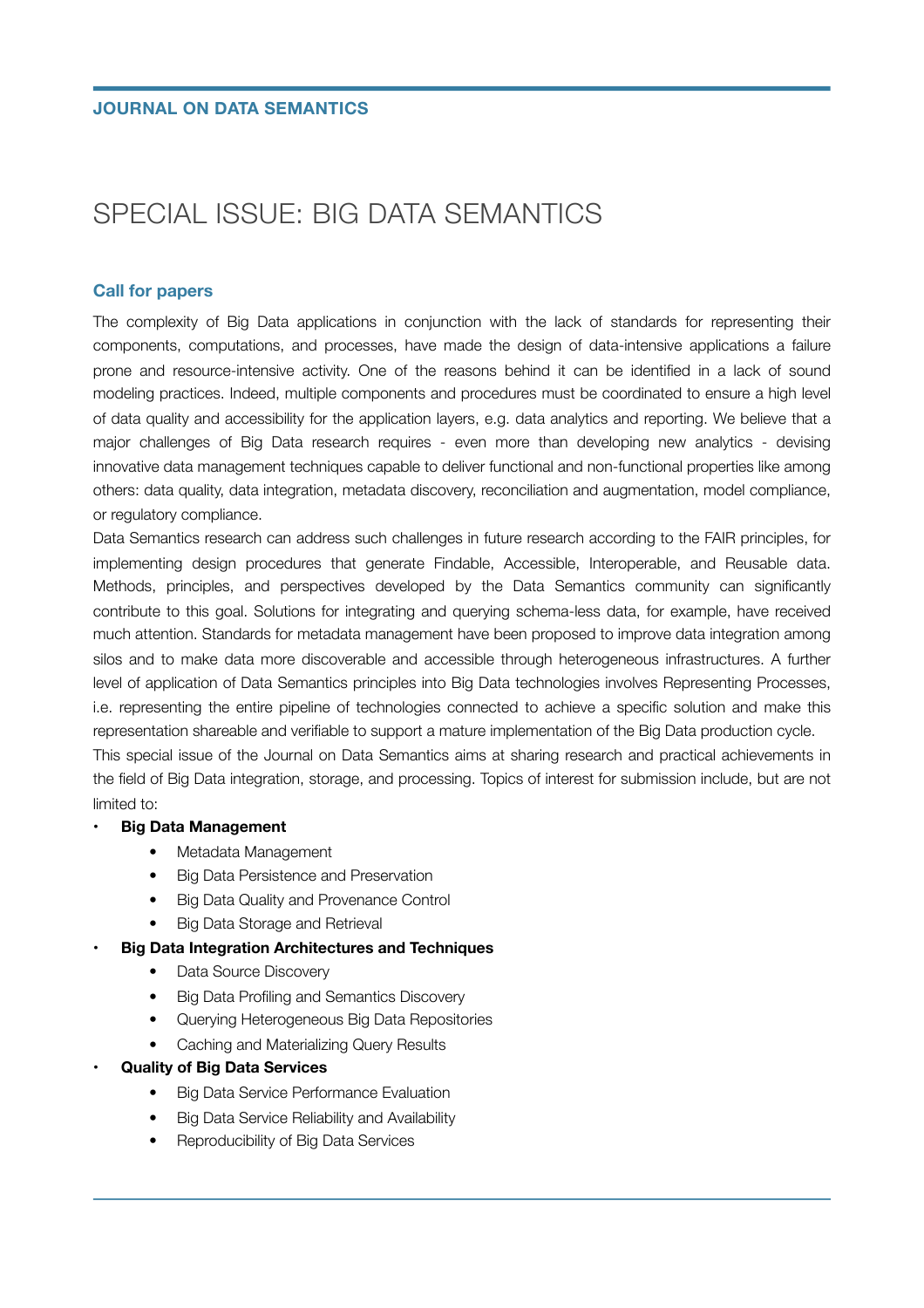# **JOURNAL ON DATA SEMANTICS**

- Verifiability of Big Data Services
- Assurance in Big Data Services

# **• Big Data Visualization**

- Real Time Visualisation
- Visualization Analytics for Big Data
- Big Social Media Mining
- **• Big Data Security and Privacy** 
	- Big Data System Security and Integrity
	- Big Data Information Security
	- Privacy-Preserving Big Data Analytics
	- Usable Security and Privacy for Big Data

## **• Performance of Big Data Architectures**

- Query Optimization
- Optimal Selection of Analytics
- Physical Structures

# **Guest Editors**

Paolo Ceravolo, Università degli Studi di Milano, Italy

Robert Wrembel, Poznan University of Technology, Poland

Sylvio Barbon Junior, State University of Londrina, Brazil

## **Editorial Board**

Antonia Azzini, Consortium for the Technology Transfer (C2T), Italy

Clodis Boscarioli, State University of West Paraná - UNIOESTE, Brazil

Fadila Bentayeb, Université Lyon 2, France

Omar Boussaid, Université Lyon 2, France

Philippe Cudre-Mauroux, University of Fribourg, Switzerland

Jerome Darmont, Université Lyon 2, France

Luke Immes, University of Massachusetts Lowell, USA

Maurice van Keulen, University of Twente, The Netherlands

Mariangela Lazoi, University of Salento, Italy

Marcello Leida, StrabioDB, Spain

M. Teresa Gómez López, University of Seville, Spain

Azzam Mourad, Lebanese American University of Beirut, Lebanon